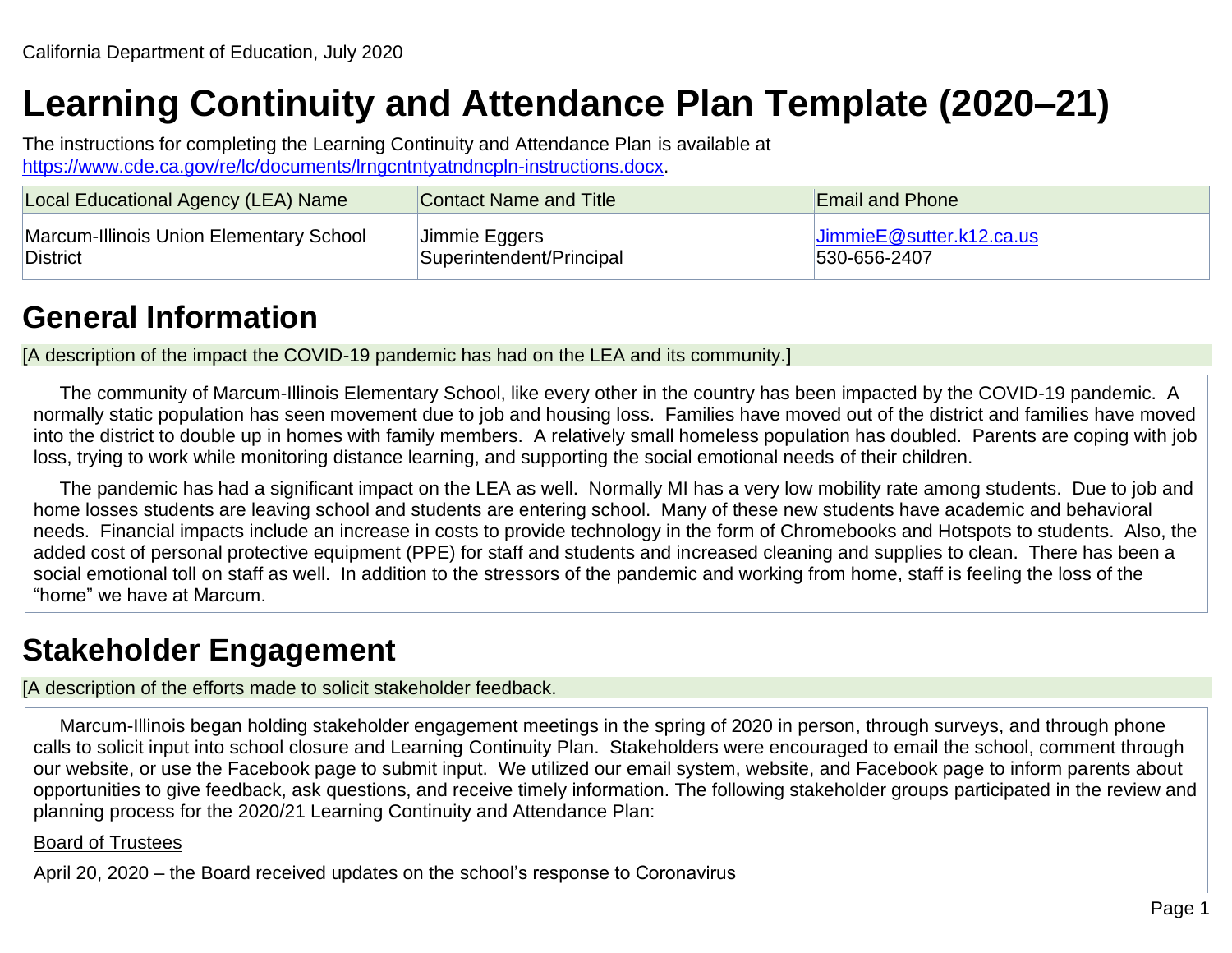May 11, 2020 - the Board received updates on school closure, school cleaning and sanitizing, and preliminary reopening plans June 8, 2020 - the Board received update on the school's response to Coronavirus and reopening, results of the parent survey August 10, 2020 - the Board received update on the school's response to Coronavirus and approved the Reopening Plan

#### Parents/Guardians

Survey - June 2020

Phone calls – July 2020

Survey – August 2020

Staff (Marcum-Illinois does not have a Bargaining Unit) Survey - June 2020 Individual meetings – July 2020

#### **Students**

Survey – August 2020

**Parent Advisory** Virtual meeting – September 8, 2020

ELAC (we do not have 21 English learners so do not have an ELAC)

[A description of the options provided for remote participation in public meetings and public hearings.]

 Meetings of the Board of Trustees and stakeholder meetings are held in-person as allowed by public health and meeting agendas and notices include the procedure by which the public may observe the meeting and offer public comment. When required by public health, meetings are held virtually.

[A summary of the feedback provided by specific stakeholder groups.]

 Parents/guardians responded to an online survey asking for input on the spring distance learning experience and fall reopening. Seventyfour percent of parents were either Very Satisfied or Satisfied and 25.9% were Neutral. Families felt that the student workload was Just Right (67%) and that teacher and school communication were also Just Right at 93% and 98% respectively. Several resources and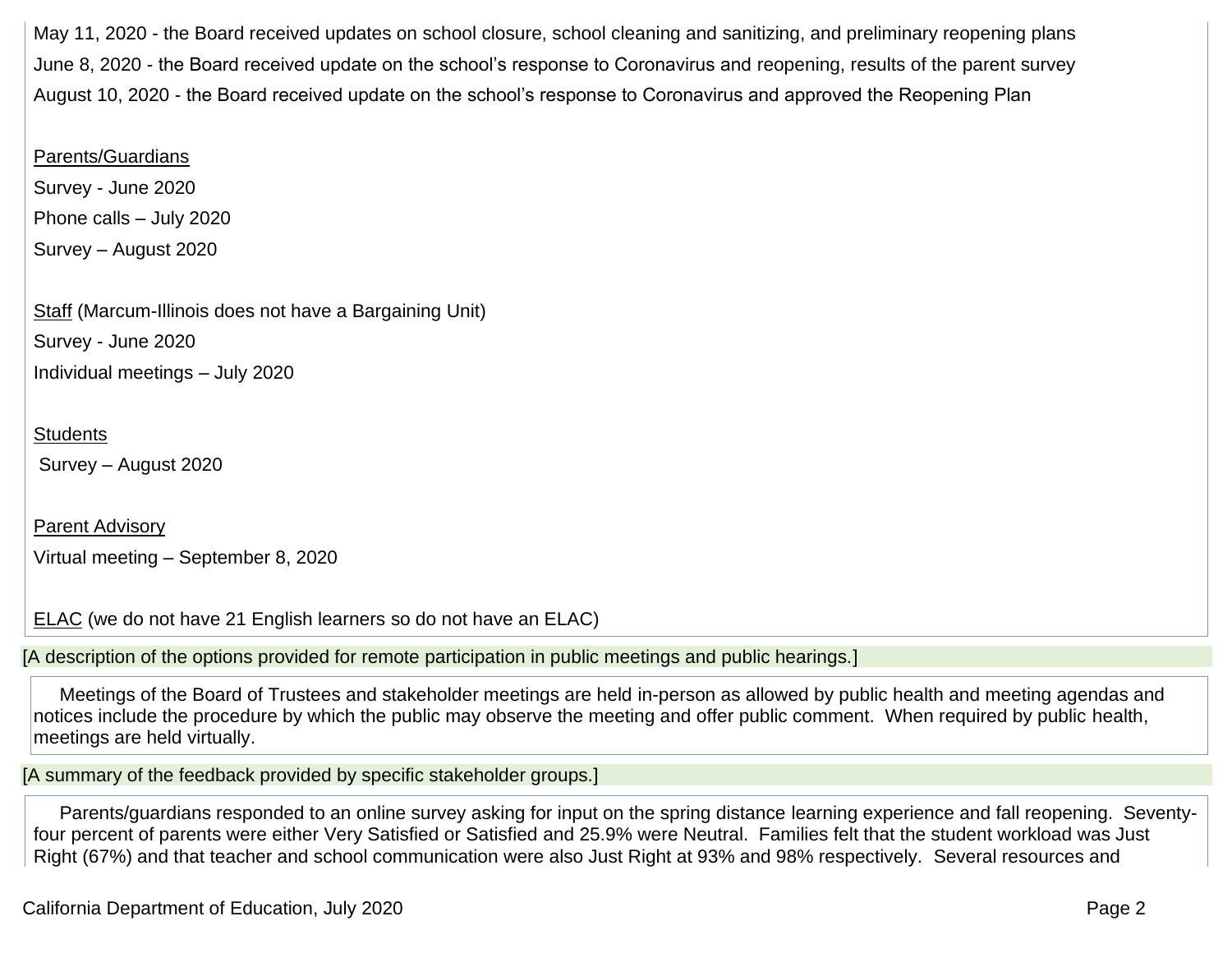practices stood out as working well for families: Zoom meetings; the teacher's availability, enthusiasm, and helpfulness; work packets; and communication. Barriers included: parents working from home and not knowing how to work with their child; students not being interested or engaged in Zoom meetings and Zoom meetings for multiple grade levels being scheduled at the same time; having multiple children but one device, having trouble with, or no internet service; and kids not interested and unmotivated. In regard to reopening, 72.2% of parents plan to send their children to school with 11.1% being undecided. A majority (77.8%) of parents want school to open as normal as possible. Slightly over half of the parents surveyed do not want their children to wear masks or be socially distanced from their peers. Parents were surveyed again in August with a focus on technology and reopening. One hundred percent of the 82 families who responded to the survey planned to have their child participate in distance learning and will send their child(ren) to school once schools were permitted to return to in-person instruction. Almost 31% of parents reported insufficient internet to support distance learning and 77% of families needed to borrow a device. Families continued to be concerned about the social-emotional effects of social distancing, mask wearing, and distance learning.

 Nine teachers responded to an online survey sent by the Sutter County Superintendent of Schools Office. Of the respondents 67% had no barriers to working from home although 2/9 did not have reliable internet at home. Teachers had the technology they needed to complete their work and felt confident using the technology to support distance learning. Teachers accessed professional development offered by the district (67%) and the county (44%). All of the teachers who responded to the survey felt school leaders had been helpful resolving challenges related to distance learning. Interactions with colleagues were positive and frequent with only 1/9 feeling a lack of connectedness. Resources and practices teachers found helpful during distance learning: Google Classroom, Zoom and being consistent with learning platforms and types of assignments. Only 22% of the respondents felt confident they can help struggling students in a distance learning setting. Additional professional development needs include: how to teach parents to work with their children, effective distance learning instructional strategies, online engagement, additional technology resources. When school reopens teachers think students will need support in: reestablishing routines, anxiety management, and coping skills.

**Students** 

Parent Advisory

[A description of the aspects of the Learning Continuity and Attendance Plan that were influenced by specific stakeholder input.]

 The Learning Continuity Plan (LCP) was developed based on State requirements and stakeholder input. Specific stakeholder input from Parents/Guardians regarding the success of Zoom meetings during the spring school closure and the need for help for struggling students, resulted in daily virtual lessons, 60 minutes per day of live virtual support sessions with the teacher, and the use of support staff within classes and with individual students as part of the distance learning plan. When we return to classroom-based instruction, care will be offered (72.2% need before school care and 97.2% need after school care). Seventy-six percent need transportation so we have included that in our Reopening Plan. Stakeholders reported technology needs, almost 31% of parents reported insufficient internet to support distance learning and 77% of families needed to borrow a device. These needs were taken into account within the Access to Devices and Connectivity section of the LCP.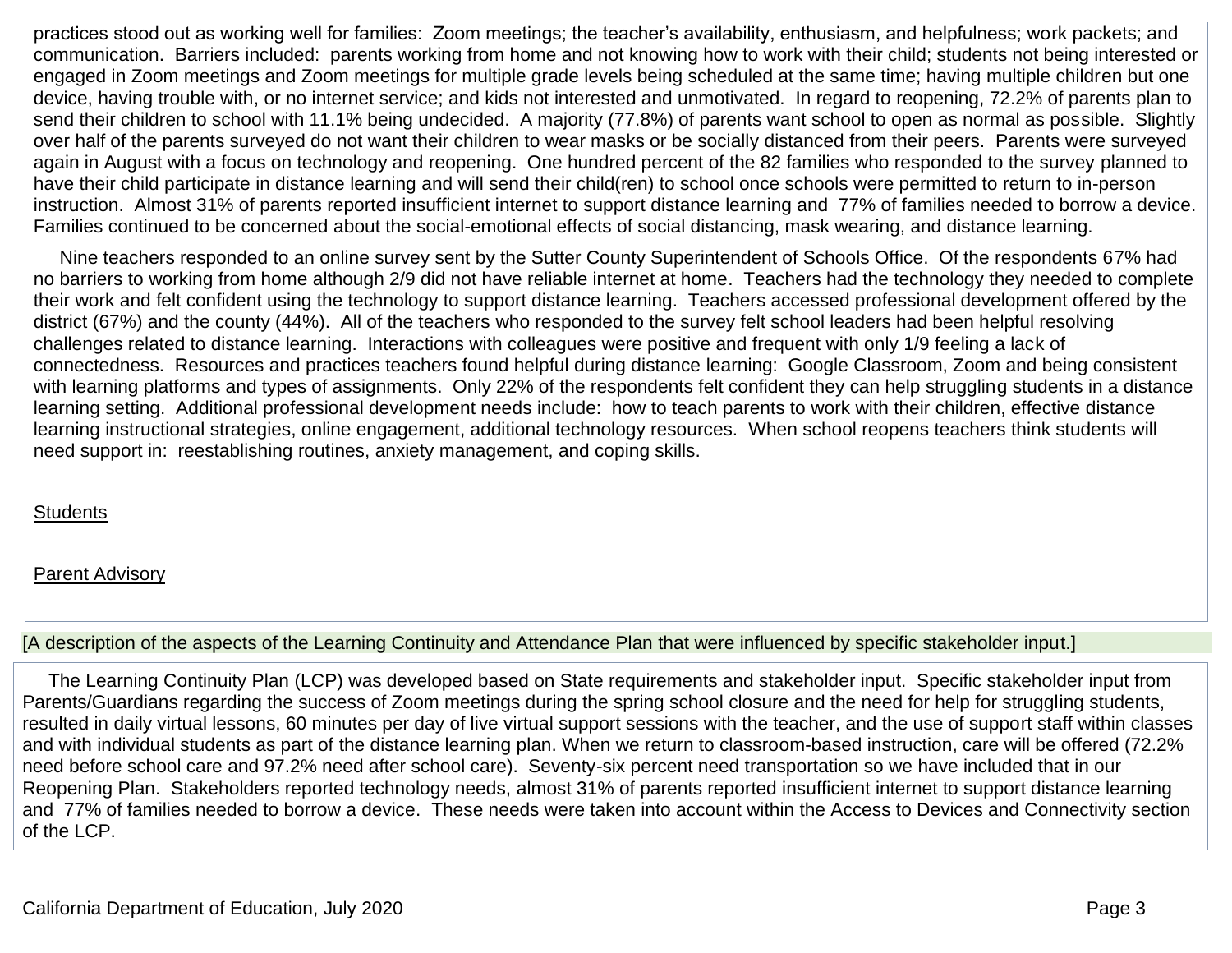When developing the Learning Continuity Plan, MIUSD analyzed stakeholder input and the impacts instructionally and financially on the school and community. Stakeholders expressed concerns about distance learning due to the number of children in the home, parents needing to work outside the home, amount of time required to have students on digital devices for instruction, and student engagement and learning loss during distance learning. As a result, Marcum-Illinois will apply for a waiver to allow for such instruction and created a reopening plan which outlines the processes in place for a safe return to regular classroom-based instruction for all students, every day. Stakeholder concern about the social emotional effects of social distancing and mask wearing, were considered in the In-Person Instructional Offerings section of the LCP.

# **Continuity of Learning**

## **In-Person Instructional Offerings**

[A description of the actions the LEA will take to offer classroom-based instruction whenever possible, particularly for students who have experienced significant learning loss due to school closures in the 2019–2020 school year or are at a greater risk of experiencing learning loss due to future school closures.]

 Marcum-Illinois and its stakeholders believe classroom-based instruction is best for students. When classroom-based instruction is permitted, class sizes allow for full-time instruction for all students Monday-Friday, while following county health department guidelines for social distancing.

 Staff and students will be asked to take temperatures and answer the COVID-19 screening questions at home and then will have temperatures taken before entering school grounds. Adults and students in grades 3-8 are required to wear masks and students in grades TK-2 are encouraged to wear a mask. Arrival/drop off times are staggered and routes for entry and exit will allow for one-way flow and help minimize contact.

 Centers for Disease Control & Prevention cleaning and disinfecting guidelines will be followed. The guidelines include: cleaning high touch points (door handles, light switches, bathroom surfaces, etc.) throughout the day.

 Staff will teach and reinforce washing hands for 20 seconds with soap, rubbing thoroughly after application, and using paper towels to dry hands thoroughly or using hand sanitizer:

- After coughing, sneezing, or blowing the nose
- After being outside
- Before and after using the restroom
- After having close contact with others
- After using shared surfaces or tools

 Students will wash their hands or use hand sanitizer upon entering the classroom. Students will use their own individual supplies and should not share with other students. Shared equipment is limited and regularly disinfected throughout the school day. Classroom drinking fountains are not accessible (water bottle can be filled). Class sizes allow for social distancing in most grade-levels so those students will be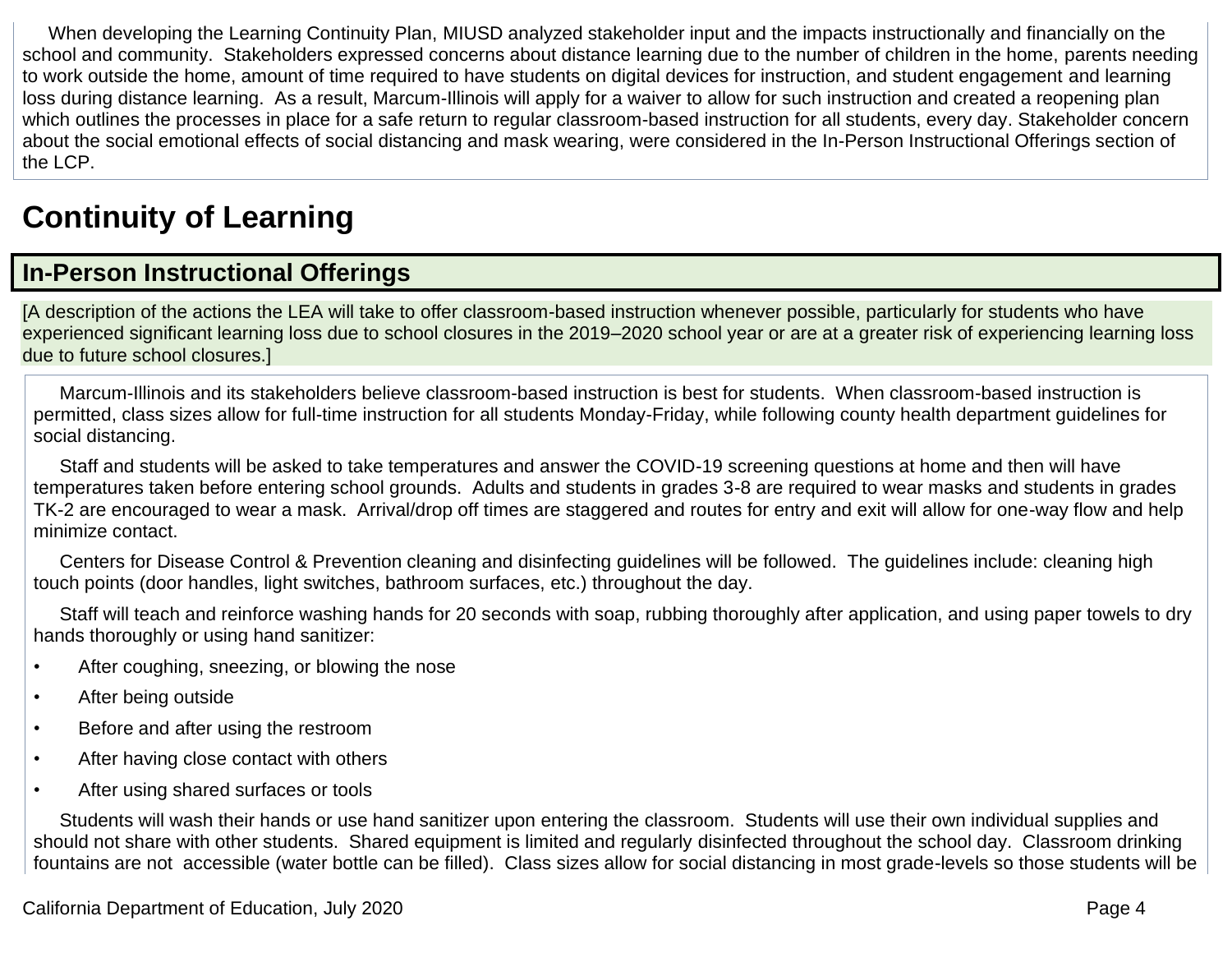socially distanced with desks separated appropriately. In classes where social distancing is not feasible, students will be distanced with desks separated as much as possible and face shields will be worn. In all classrooms excess furniture will be removed to allow for more distancing of students. All students will remain in their classroom for instruction, the teachers will rotate classrooms to provide instruction if necessary. Additional details can be found in the Marcum-Illinois Reopening Plan, available in the office.

 When students return to classroom-based instruction they will be taught grade level content using standards-based, adopted curriculum in all core subjects as well as social emotional learning (ELA: Wonders for K-5 and StudySync for 6-8; math: GO Math! for K-5 and CPM for 6- 8; science: we will be piloting programs throughout the year in various grades (Studies Weekly, TCI, IQWST) and social studies: Studies Weekly for TK-5 and National Geographic for 6-8. As teachers find skill gaps, they will deliver just-in-time instruction in those skills.

We follow an assessment cycle of systematic assessments: At the start of the school year, in winter, and again in spring, students in grades 1-8 participate in standardized, grade-level appropriate universal screening in Language Arts, Mathematics using NWEA MAP, SEL using KELVIN; At the start and end of the school year, students in grades 1-8 are given a San Diego Quick assessment to determine reading level; Four times per year (start of school, end Trimester 1, end Trimester 2, end of year), students in grades 1-8 are given Oral Reading Fluency assessments to determine correct words per minute and accuracy. Students in grades K-2 are given a Basic Phonics Skills Test (BPST) and a Sight Word Reading assessment.

 Benchmark tests are analyzed for critical grade level standards and students are identified for service. Students scoring at or above grade level (Benchmark) will fully participate in the core curriculum with specific short-term re-teaching interventions and classroom differentiation offered as needed. Students in need of support (Strategic) will receive small group re-teaching interventions in the classroom and students in need of intensive intervention (Intensive) will receive individual or small group intervention.

 The vice principal monitors all universal and progress monitoring assessments and works with teachers and support staff to plan and deliver Tier 1 instruction in grade level standards and intervention to fill in the gaps. Students participating in intervention have their learning tracked over time to determine if learning is occurring. Periodic progress monitoring assessments are given and adjustments to intervention are made.

 A parent portal gives parents access to their child's attendance and grades as well as sends missing assignment notifications. Parents are strongly encouraged to set up their parent portal and assistance is available for any parent having trouble with the set up. Teachers monitor parent use of the portal and reach out to parents to support the set-up and use, then send home grade reports for at risk students if their parents are unable to use the portal.

 If school closure is mandated by the Local Health Officer, the district will resume distance learning. Parents will be appropriately notified by text, phone call, or email through our messaging system.

## **Actions Related to In-Person Instructional Offerings**

Actions Related to In-Person Instructional Offerings [additional rows and actions may be added as necessary] For each action related to in-person instructional offerings, please enter the following information in the table:

● A description of what the action is. This may include a succinct description of how the action contributes to meeting the increased or improved services requirement for foster youth, English learners, or low-income students, as applicable. Enter the total amount of expenditures associated with this action; and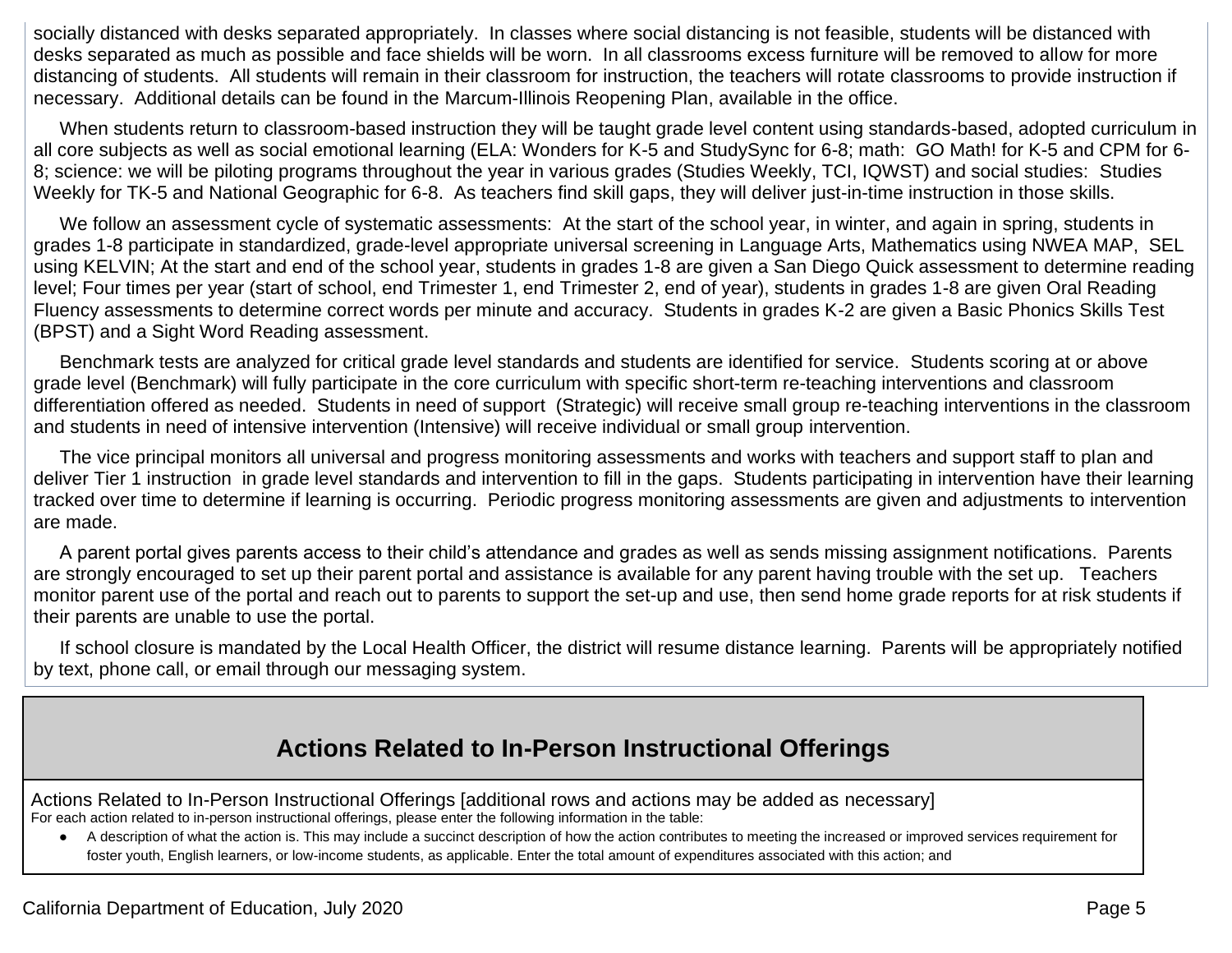Indicate whether the action contributes to meeting the increased or improved services requirement as described in the Increased or Improved Services section using a "Y" for Yes or an "N" for No.

| <b>Description</b>                                                                                                                                                                                                                 | <b>Total Funds</b> | <b>Contributing</b> |
|------------------------------------------------------------------------------------------------------------------------------------------------------------------------------------------------------------------------------------|--------------------|---------------------|
| Comprehensive data management and assessment system to support instructional<br>planning/delivery, ensure continuous improvement, and identify students in need of<br>intervention to close the achievement gap. (Illuminate, MAP) | \$6,000            |                     |
| On-site coaching to teachers to support high-quality first instruction, tiered interventions to<br>students experiencing learning loss, as well as to plan and deliver improved designated<br>ELD services.                        | \$41,510           |                     |
|                                                                                                                                                                                                                                    |                    |                     |
|                                                                                                                                                                                                                                    |                    |                     |

### **Continuity of Instruction**

[A description of how the LEA will provide continuity of instruction during the school year to ensure pupils have access to a full curriculum of substantially similar quality regardless of the method of delivery, including the LEA's plan for curriculum and instructional resources that will ensure instructional continuity for pupils if a transition between in-person instruction and distance learning is necessary.]

 A cornerstone of the Marcum-Illinois' Distance Learning Plan is the use of the same standards aligned, currently adopted curriculum as used during classroom-based instruction. This alignment supports expedient transition between distance learning and classroom-based instruction.

 A Learning Management System (LMS), Google Classroom or SeeSaw, is used in both distance learning and classroom-based instruction. However, in distance learning the LMS becomes the digital classroom where lessons, assignments, messages, and communication happen. Teachers use instructional tools including but not limited to: Zoom, SeeSaw, Google Meet, Google Classroom, Flipgrid, Jamboards, YouTube, as well as print materials to deliver instruction and engage with students.

 Following health department guidelines, teachers and parents met one-on-one outside for 15 minutes so teachers could give parents class materials and show them how students log on to the LMS. Virtual Back to School Night video presentations for parents covered class schedules, a review of the curriculum, and discussion of class expectations and routines. Each teacher held a 60 minute evening Zoom session for parents to ask questions prior to the start of distance learning. The connectivity of all students for distance learning was supported by loaning Chromebooks and providing hotspots for students without adequate internet service.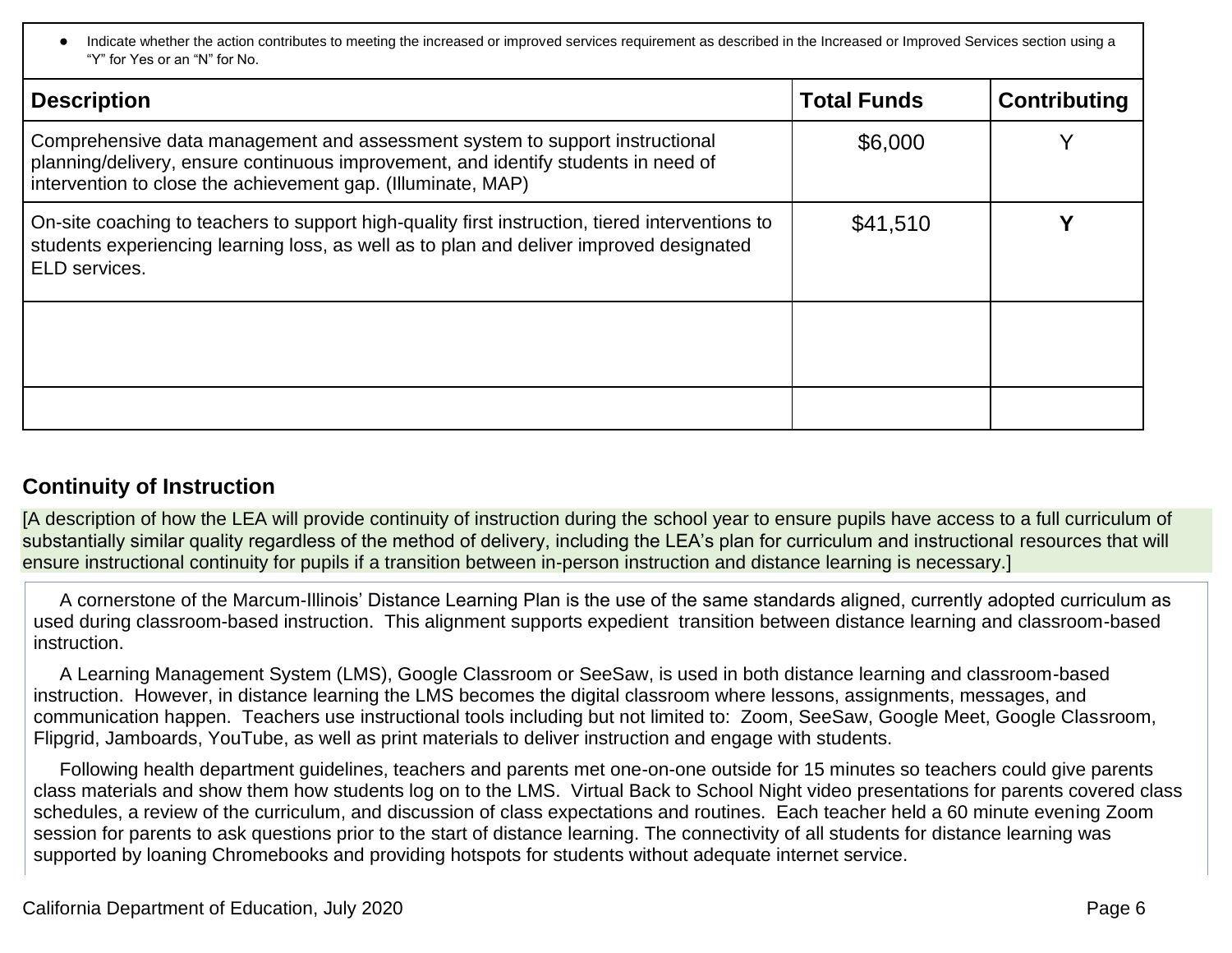Teachers use Zoom and their LMS to deliver instruction for ELA: Wonders for K-5 and StudySync for 6-8; math: GO Math! for K-5 and CPM for 6-8; science: piloting programs; and social studies: Studies Weekly for TK-5 and National Geographic for 6-8. The use of adopted core curriculum and standards drive instruction and make sure students are growing toward the next grade level's expectations and ensure consistency between classroom-based instruction and distance learning. Distance learning schedules mirror classroom-based schedules (see Table 1 for times). Lesson format and academic expectations for distance learning are consistent with those in classroom-based instruction.

Table 1

| Grade   | <b>ELA</b> | ELD | Math | Science | Social         | Social-   | PE | Additional |
|---------|------------|-----|------|---------|----------------|-----------|----|------------|
| Level   |            |     |      |         | <b>Studies</b> | Emotional |    | Live       |
|         |            |     |      |         |                |           |    | Support    |
| TK/K    | 30         | 30  | 30   | 30      |                | 30        | 30 |            |
| $1 - 5$ | 60         | 20  | 30   | 30      | 30             | 30        | 30 | 60         |
| $6 - 8$ | 60         | 30  | 30   | 30      | 30             | 30        | 30 | 60         |

 Teachers make short-term and long-term plans using curriculum-based pacing guides. They monitor and support student access to the curriculum through the LMS. Students not engaging in distance learning are referred to the Reengagement Team. Students with IEPs or 504 plans are provided with supports to meet their individual needs and special education staff works in with the classroom teacher to support student learning. English learners receive designated and integrated ELD services.

When classroom-based instruction resumes, parents will be given appropriate notification.

### **Access to Devices and Connectivity**

[A description of how the LEA will ensure access to devices and connectivity for all pupils to support distance learning.]

 In March 2020 when schools were ordered to move to distance learning, families were asked to complete a Technology/Internet Access survey to determine optimal learning platforms and needs of students. Based on the results, 74 Chromebooks were loaned to students for use during distance learning. Due to our rural nature and scarcity of internet hotspots, MI opened a Guest Network at school in an effort to provide an internet option to families. If desired/necessary, families could stay in their cars in the parking lot and access internet. Along with an online option, paper packets and materials were available for weekly pickup during the meal pickup time.

 August 2020 survey data and information garnered from individual phone calls was used to plan for the technology and connectivity needs of families for distance learning in the fall. As a result of this survey, 159 Chromebooks were loaned to students for use during distance learning and 60 hotspots were provided to families without adequate internet access at home.

 GoGuardian was purchased to allow the district technology coordinator to monitor connectivity and the appropriate use of websites visited by students. This program also allows the district to track devices and check if a device is working as well as monitor time spent on task and student engagement. Teachers can filter content, push out websites directly to students, monitor online activity, and communicate with students. The district continues to use the district internet filtering system to monitor websites that students access.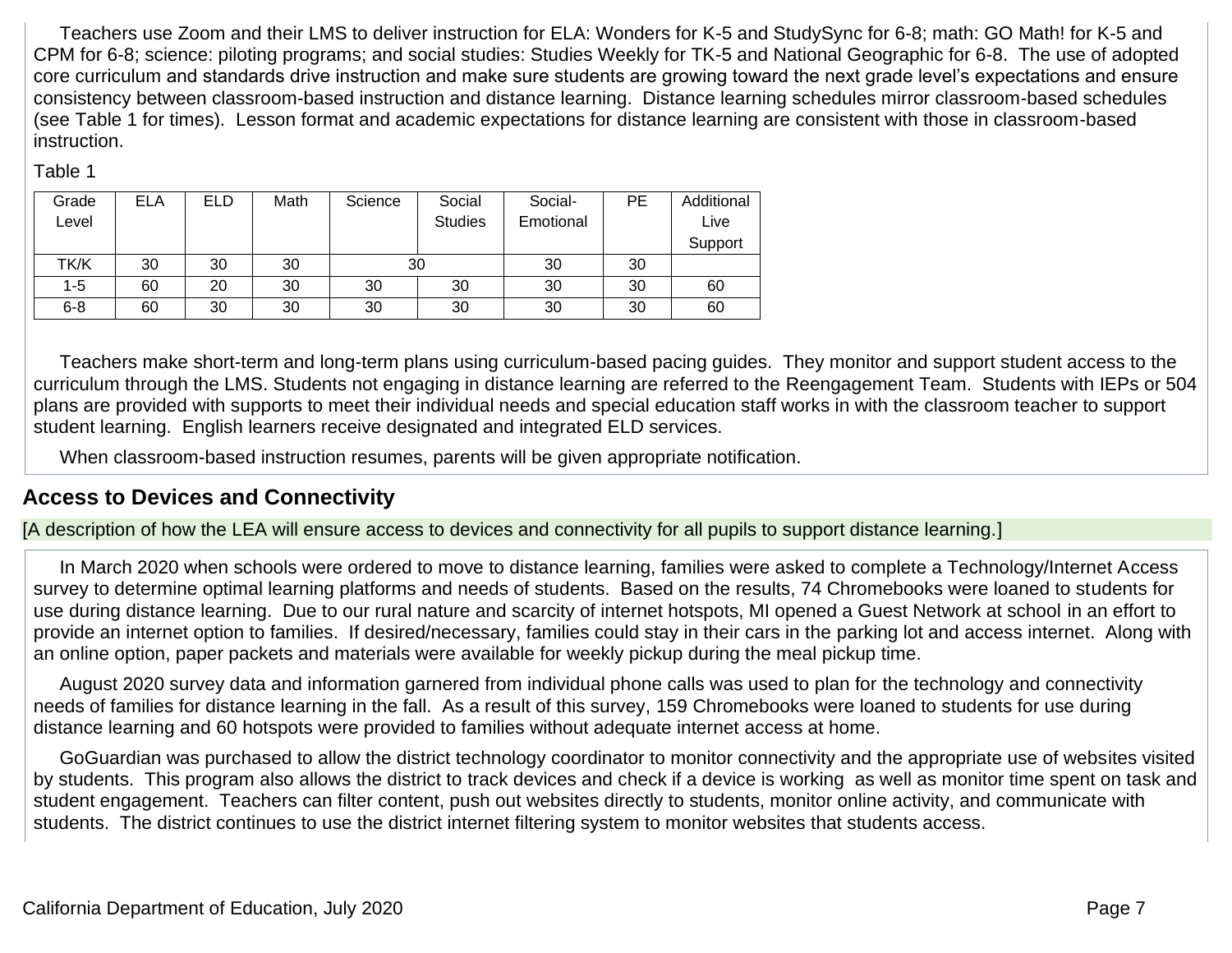The district regularly monitors technology and connectivity needs of students and provides Chromebooks and hotspots to families as needed. We recognize that a family's ability to access the internet throughout the school year may change and therefore we continue to communicate with parents regarding changes in needs.

 As part of the Technology Policy, additions have been made to include distance learning and the digital devices that are loaned to students. Each student and parent must read and acknowledge that they understand and agree to the requirements of the district.

### **Pupil Participation and Progress**

[A description of how the LEA will assess pupil progress through live contacts and synchronous instructional minutes, and a description of how the LEA will measure participation and time value of pupil work.]

 Student attendance is taken and monitored using the student information system, Alma. Teachers use a Student Engagement Record to record live contacts, and if instruction was synchronous (live) or asynchronous (recorded videos/student work) for each day. This log is completed daily, signed at the end of the week, and turned in to the vice principal who works with the teacher and parent to develop supports for at risk students. The attendance clerk maintains these weekly logs for audit purposes.

 Using experience and the planning guides in curriculum materials, teachers assign time value to each piece of student work. This time value is included in the title of the assignment in the gradebook. GoGuardian allows teachers to view a student's online activities as well as time spent. Several technology platforms and tools allow teachers to track student attendance at meetings (Zoom) and view who watches a video( Loom) as well as insert questions within a video (Loom) so students can not advance until the question is answered correctly.

 Each afternoon teachers or support staff call the parent of any student who did not engage in distance learning for the day. If a student misses three days in a week or 60% the reengagement process starts (see Pupil and Family Engagement and Outreach section).

### **Distance Learning Professional Development**

[A description of the professional development and resources that will be provided to staff to support the distance learning program, including technological support.]

 Professional development and support have always been a priority and continues to be during this pandemic. Professional development includes blended coaching, county support, and on site collaboration as a means to refine the implementation of the CA standards, frameworks, and materials in ELA/ELD, mathematics, science, and social studies with an emphasis on online learning for all students, including unduplicated pupils and individuals with exceptional needs. As a result of the pandemic, additional professional development in social and emotional health has been added. Staff is continuously surveyed to determine their need for PD and support and is ongoing throughout the year.

 Professional development for teachers includes: training in Google Classroom, GoGuardian, and Alma; how to facilitate online learning sessions; and setting up a virtual classroom. Training for all staff includes social emotional topics (see Mental Health and Social and Emotional Well-Being section) and safety protocols.

#### **Staff Roles and Responsibilities**

[A description of the new roles and responsibilities of affected staff as a result of COVID-19.]

California Department of Education, July 2020 **Page 8** Page 8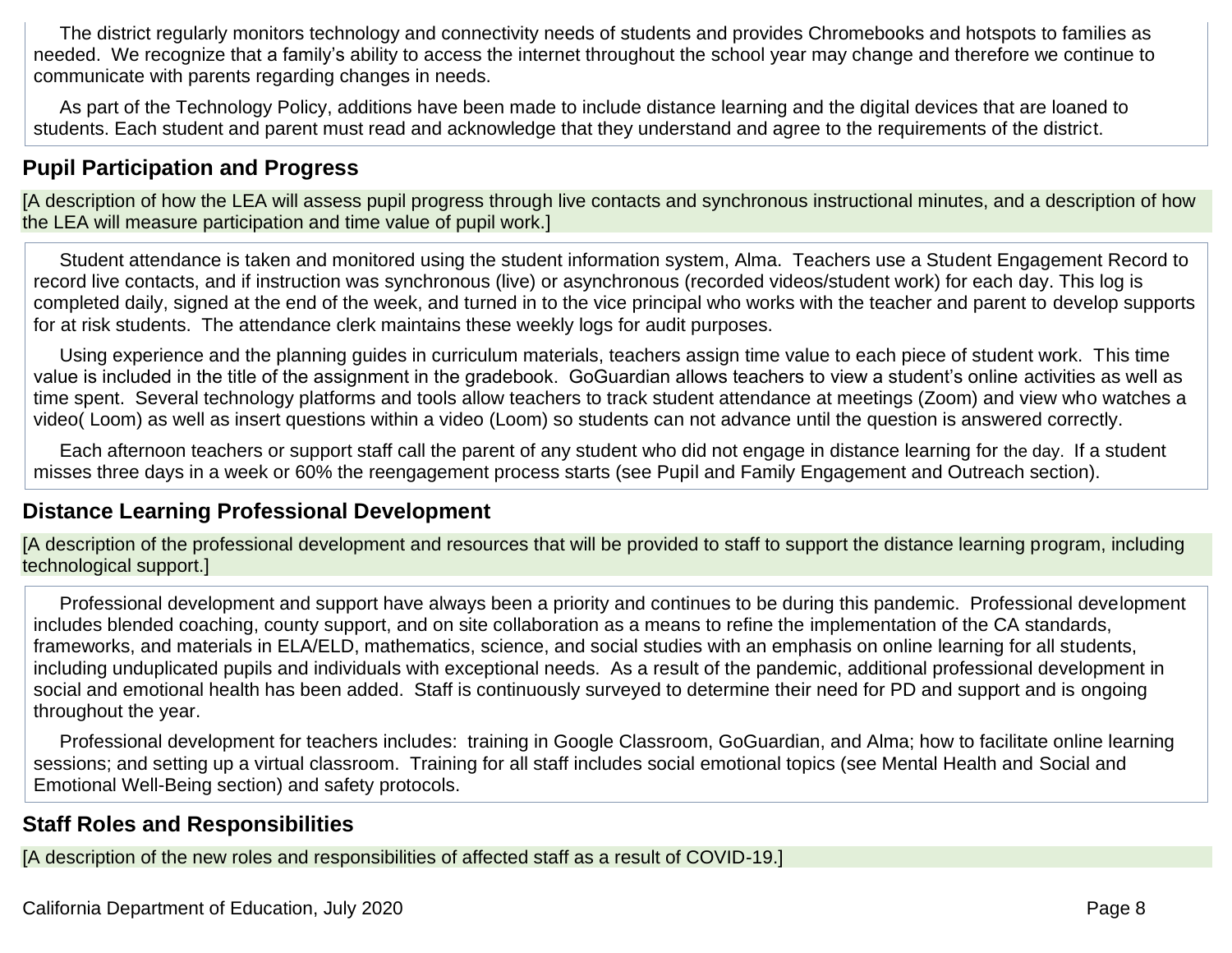As a result of distance learning, roles and responsibilities for some staff have changed. Changes in roles were based on employee strengths and weakness and the needs of the school. The bus driver has shifted to instructional aide and custodial duties and daycare staff has shifted to instructional aide duties. To meet the academic and social-emotional needs of students all instructional aide staff are assigned to classrooms to support students during lessons, work with small groups or individual students, and follow up with students who are not engaged in learning. The vice principal assigns, trains, and monitors instructional support staff.

### **Supports for Pupils with Unique Needs**

[A description of the additional supports the LEA will provide during distance learning to assist pupils with unique needs, including English learners, pupils with exceptional needs served across the full continuum of placements, pupils in foster care, and pupils who are experiencing homelessness.]

 All students, including English learners, students with exceptional needs, pupils in foster care, and pupils experiencing homelessness are regularly assessed according to our cycle of systematic assessments (see In-person Instruction section). For any students, but especially for those with unique needs, targeted intervention is given by the classroom teacher with additional support given by an instructional aide.

 Daily schedules and the Student Engagement Record are used to document daily designated ELD and integrated ELD for English learners and intervention services for all students experiencing learning loss. Special education logs are used to document interaction with students receiving special education services.

 The vice principal monitors the attendance system and Student Engagement Records for attendance and grades of ALL students including English learners and students receiving special education services. She also uses MAP, curriculum embedded assessment data, and grades to determine if English learners, students with exceptional needs, students in foster care, or students experiencing homelessness need additional supports. If additional services are needed she works with the teacher to plan and deliver support to the student.

### **Actions Related to the Distance Learning Program [additional rows and actions may be added as necessary]**

| Description                                                                                                                                                                                                                                                                                                                             | <b>Total Funds</b>                      | Contributing |
|-----------------------------------------------------------------------------------------------------------------------------------------------------------------------------------------------------------------------------------------------------------------------------------------------------------------------------------------|-----------------------------------------|--------------|
| Professional development for all staff on evidence based instructional strategies during distance learning,<br>distancing learning instructional tools, utilizing data to make instructional and programmatic decisions, using<br>effective feedback to improve achievement for struggling students including during distance learning. | $\$1,500$                               |              |
| On-site coaching to teachers to support high-quality first instruction, tiered interventions to students<br>experiencing learning loss, as well as to plan and deliver improved designated ELD services.                                                                                                                                | See In-person<br>Instruction<br>section |              |
| Devices (\$7,539) and hotspots (\$31,752) to support connectivity for students during distance learning                                                                                                                                                                                                                                 | \$46,830                                |              |
| Upgraded 4 teacher laptops so they can provide instruction to students during distance learning.                                                                                                                                                                                                                                        | \$3,048                                 | N            |
| Device and internet monitoring system (GoGuardian)                                                                                                                                                                                                                                                                                      | \$1,965                                 | N            |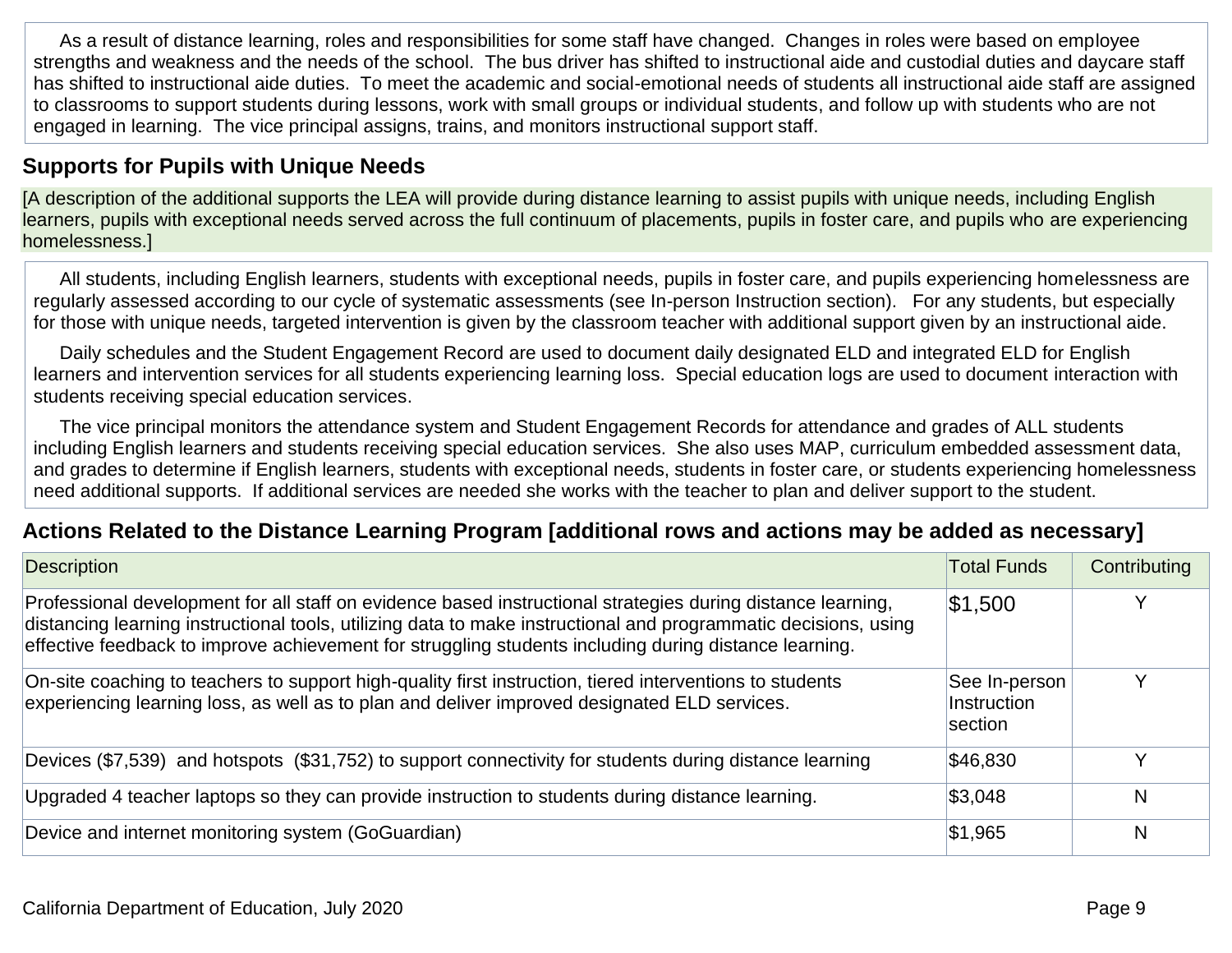| Description                                                                                                                                      | <b>Total Funds</b> | Contributing |
|--------------------------------------------------------------------------------------------------------------------------------------------------|--------------------|--------------|
| Three additional contract days for teachers/coach to develop virtual learning classrooms and for PD                                              | \$13,454           | N            |
| Learning Management Systems/Programs to support distance learning (Zingy Learning \$340, Kami \$1,200,<br>\$3,580<br>Zoom \$1,800, SeeSaw \$240) |                    | N            |
| Individual supplies for students to have at home while distance learning                                                                         | \$671              | N            |

## **Pupil Learning Loss**

[A description of how the LEA will address pupil learning loss that results from COVID-19 during the 2019–2020 and 2020–21 school years, including how the LEA will assess pupils to measure learning status, particularly in the areas of English language arts, English language development, and mathematics.]

 Marcum-Illinois assesses ALL students at the beginning of each school year and throughout the year using a comprehensive assessment system. A cycle of systematic assessments is followed by each grade level. By mid-September students are assessed using NWEA MAP, SEL using Kelvin, San Diego Quick, and oral reading fluency. These assessments are repeated in early February and again in May. Based on results of the data, teachers determine at-risk students in need of intervention. Skill deficiencies across the entire class are taught during whole class live instruction. Teachers monitor and reassess students on an on-going basis to determine if other deficient skills need to be taught during live instruction. Daily live intervention sessions mitigate 2019/20 learning loss and prevent additional learning loss.

 Curriculum based assessments on grade level standards are administered to ALL students according to publisher pacing guides and student readiness. Illuminate, a data and assessment system, is used to administer assessments similar to Interim Comprehensive Assessments, Interim Assessment Blocks, and ELD assessments. Results from all assessments are compiled in Illuminate to get a complete picture of each student's progress on grade level standards.

 At the end of the 2019/20 school year teachers identified students who were not actively engaged during distance learning and students who struggled during distance learning. During the beginning of the school year professional development meetings, staff reviewed the identified students with the 2020/21 teacher and vice principal. During the first week of distance learning staff reached out to each of these students to make sure they have the technology and connectivity necessary to fully participate in distance learning.

 All teachers have office hours every day to ensure any students who miss instruction or are needing assistance have a resource for help. In addition, instructional aides schedule individual and small group meetings with students who need assistance. English learners, students with disabilities, foster youth, and students experiencing homelessness are monitored closely and scheduled for intervention time as soon as they are struggling to master grade level standards.

### **Pupil Learning Loss Strategies**

[A description of the actions and strategies the LEA will use to address learning loss and accelerate learning progress for pupils, as needed, including how these strategies differ for pupils who are English learners; low-income; foster youth; pupils with exceptional needs; and pupils experiencing homelessness.]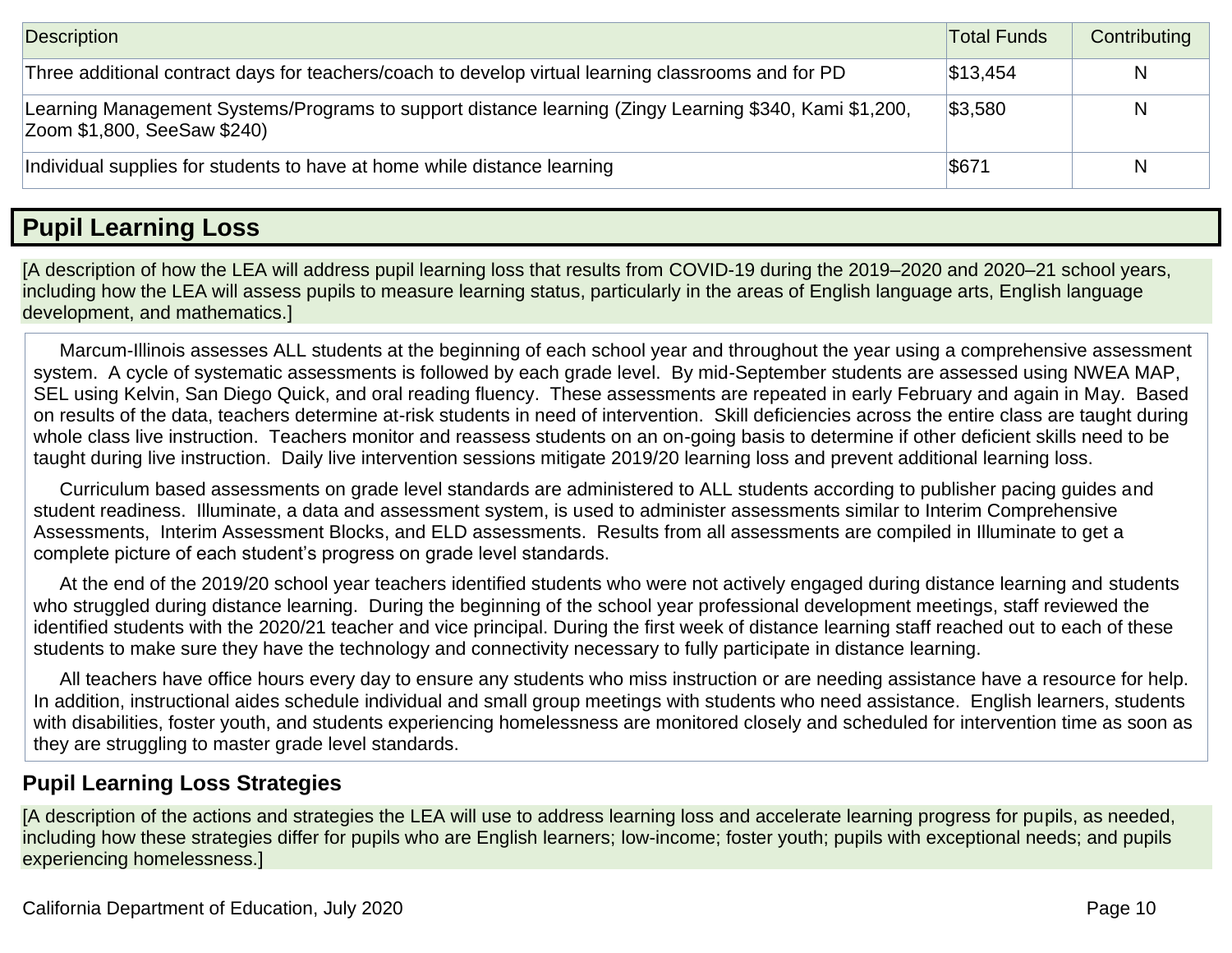The primary means of addressing learning loss and accelerating learning for pupils is through tiered instruction delivered during synchronous (live) instructional time. During regular whole class instruction, all students receive standards-aligned instruction focused on priority standards. This allows for a deeper focus on key skills and concepts that are critical for the next grade level. As teachers assess learning loss and their students' learning needs, they adapt this instruction and also schedule small group sessions. These sessions are provided through synchronous, small-group instruction and are based on student needs. Students who require more intensive support are provided one on one instruction through individual sessions. The small group and individual sessions focus on prerequisite skills students need to successfully master the content. Strategies used during small group sessions to address learning loss and accelerate learning progress include but are not limited to: early intervention, increased peer discussion, spaced practice over time, increased use of visual input, and breaking information into smaller units.

 Students receiving special education services receive additional support identified through their Individual Education Plan (IEP) and English learners receive 30 minutes of ELD designated instruction daily. Foster youth and students experiencing homelessness are provided tutoring services through the school, based upon needs identified, as well as services through Sutter County Superintendent of Schools Office.

### **Effectiveness of Implemented Pupil Learning Loss Strategies**

[A description of how the effectiveness of the services or supports provided to address learning loss will be measured.]

 Monthly the vice principal meets with each teacher to review every student's progress in grade level standards or filling in skill deficits, the weekly engagement of students, as well as grades. The most at-risk students are identified and scheduled for intervention and support. If the student is currently getting intervention, the fidelity and attendance of that intervention is evaluated. Changes in intervention may result. The LMS and Student Information System (SIS) are used to directly communicate to parents. For students atrisk for two consecutive months, a meeting is scheduled with the parent. These students are also placed on a Student Study Team (SST) watch list.

 All data is housed in our SIS system, data and assessment system, or LMS. Weekly engagement logs track frequency of intervention and gradebooks within the SIS track grades. Parents have portal access to the SIS system for grades and attendance.

### **Actions to Address Pupil Learning Loss [additional rows and actions may be added as necessary]**

| Description                                                                                                                                                                                                                            | <b>Total Funds</b>                             | Contributing |
|----------------------------------------------------------------------------------------------------------------------------------------------------------------------------------------------------------------------------------------|------------------------------------------------|--------------|
| Comprehensive data management and assessment system to support instructional planning/delivery, ensure<br>continuous improvement, and identify students in need of intervention to close the achievement gap.<br>$ $ (Illuminate, MAP) | See In-person<br>Instruction<br>section        |              |
| On-site coaching to teachers to support high-quality first instruction, tiered interventions to students<br>experiencing learning loss, as well as to plan and deliver improved designated ELD services.                               | See In-person<br><i>Instruction</i><br>section |              |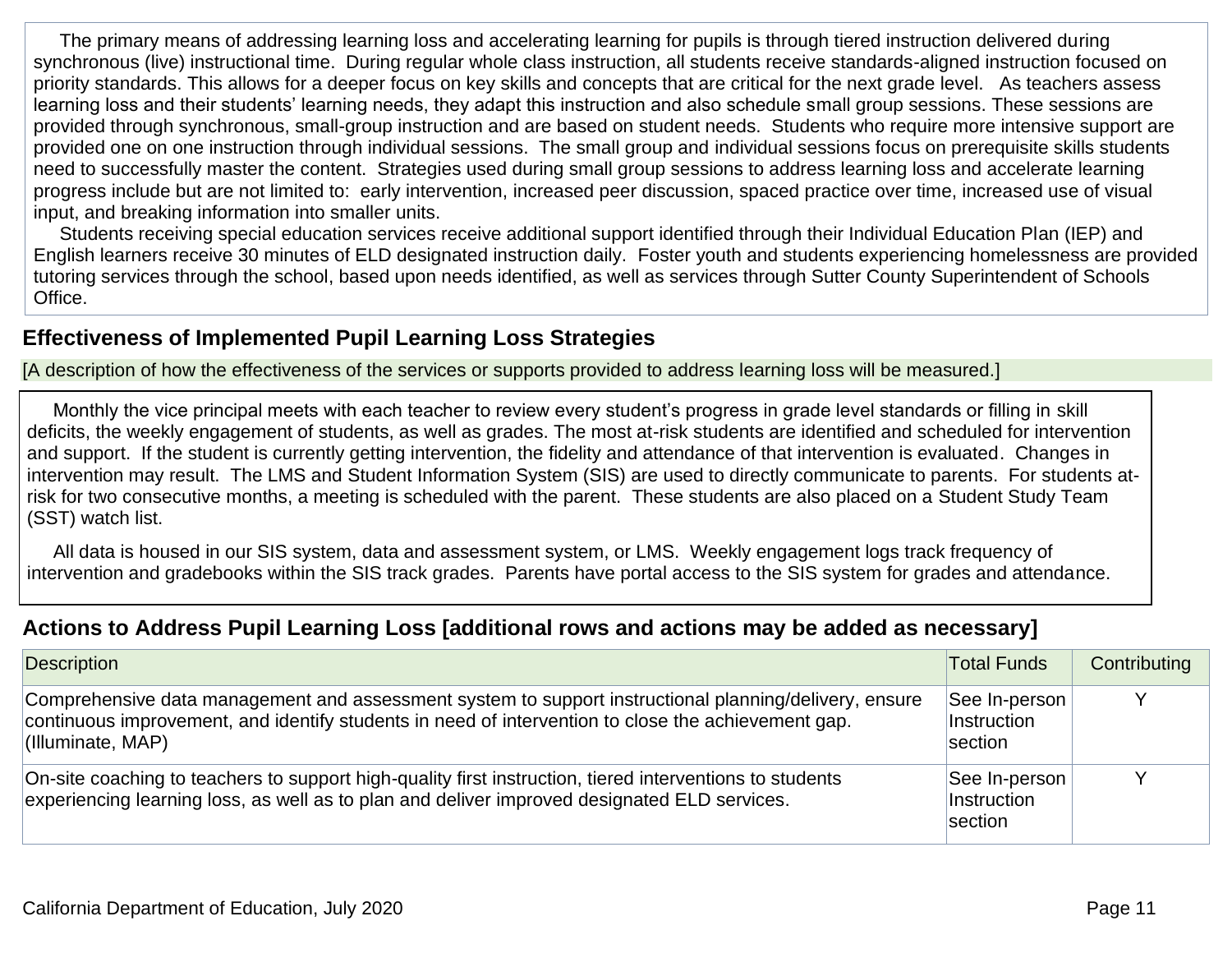| Description                                                                                                                                                                                                                       | <b>Total Funds</b> | Contributing |
|-----------------------------------------------------------------------------------------------------------------------------------------------------------------------------------------------------------------------------------|--------------------|--------------|
| Academic interventions for students experiencing learning loss, with emphasis on unduplicated students<br>(including Socioeconomically Disadvantaged, English learners, foster youth, and students with disabilities)<br> (aides) | \$98.930           |              |
| On-line benchmark and progress monitoring system (FastBridge)                                                                                                                                                                     | \$1,850.00         |              |

## **Mental Health and Social and Emotional Well-Being**

[A description of how the LEA will monitor and support mental health and social and emotional well-being of pupils and staff during the school year, including the professional development and resources that will be provided to pupils and staff to address trauma and other impacts of COVID-19 on the school community.]

 Marcum-Illinois has invested in Kelvin, an online tool for quickly monitoring dimensions of school climate and social emotional learning for students, staff, and parents. For students, weekly "Pulses" (short, quick to answer questions) pop up on their LMS and for parents and staff they are emailed or sent through text messages. Based on their answers, the system may prompt students to reach out to an adult on campus which can be done right from Kelvin.

 Reports to administration include how things are going overall, key insights both positive and otherwise, strengths and biggest opportunities to improve, common topics, and comments provided. Also included are suggested actions to respond to the results and make changes where needed.

 Professional development activities are on-going and aligned to ever-changing needs. We offer a menu of PD options for staff that include podcasts, articles, and on-demand webinars.

#### Tier 1 Supports

Tier 1 supports are universal supports for all students and selected based on the needs of all students.

- Virtual or In-Person Morning Meeting A scheduled time when students and educators greet each other, check-in, and learn important skills before starting the day. Topics include positive self-talk, mindfulness, staying organized, or showing kindness. Teachers also check-in with individual students throughout the day.
- Weekly instruction on the topics: self-awareness, self-management, social awareness, relationship skills, and responsible decision-making is delivered using various materials.
	- o Second Step, Steps to Respect, Mindfulness, Character Traits

#### Tier 2 Supports

Tier 2 supports are targeted supports for some students for whom Tier 1 support are not sufficient.

- Referred by teachers or administration
- Small group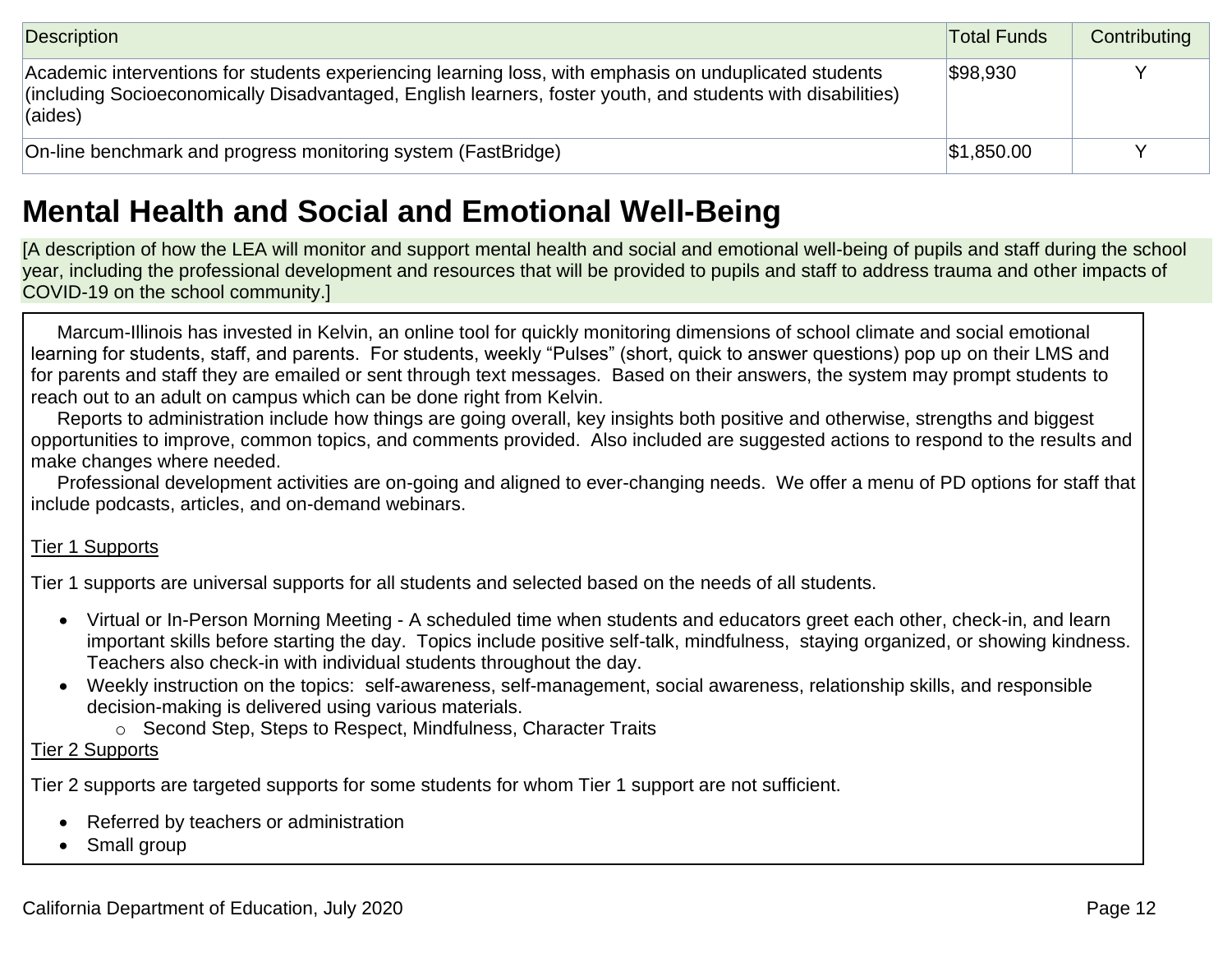### • Led by a Tier 2 Mental Health Provider

Tier 3 Support

Tier 3 supports are intensive supports for a few students for whom Tier 1 and Tier 2 support were not sufficient. Services might include individual or small group with a Tier 2 Mental Health Provider or the school psychologist.

### Supports for Staff

Supports for staff include:

- Virtual "get-togethers" lunch, coffee, birthday celebrations
- Weekly PD activities
- On-Demand Webinar Yale Center for Emotional Intelligence: *Managing Anxiety Around COVID-19*
- Distance Learning Playbook Chapter 1 Take Care of Yourself
- On-Demand Webinar *Mindfulness Strategies for Adult and Student Wellness*

Resources for Parents Remote Learning SEL Resources: <https://apertureed.com/family-resources/> Publication: Low Cost – No Cost Services in Sutter-Yuba Counties

# **Pupil and Family Engagement and Outreach**

[A description of pupil engagement and outreach, including the procedures for tiered reengagement strategies for pupils who are absent from distance learning and how the LEA will provide outreach to pupils and their parents or guardians, including in languages other than English, when pupils are not meeting compulsory education requirements, or if the LEA determines the pupil is not is not engaging in instruction and is at risk of learning loss.]

 The vice principal monitors all student attendance and weekly engagement logs and along with classroom teachers determines root causes of attendance problems. Each afternoon teachers call the parent of any student who did not engage in distance learning for the day. If a student misses three days in a week or 60% the reengagement process starts. (Table 2)

Table 2

**Tier** Definition **Re-engagement Strategies**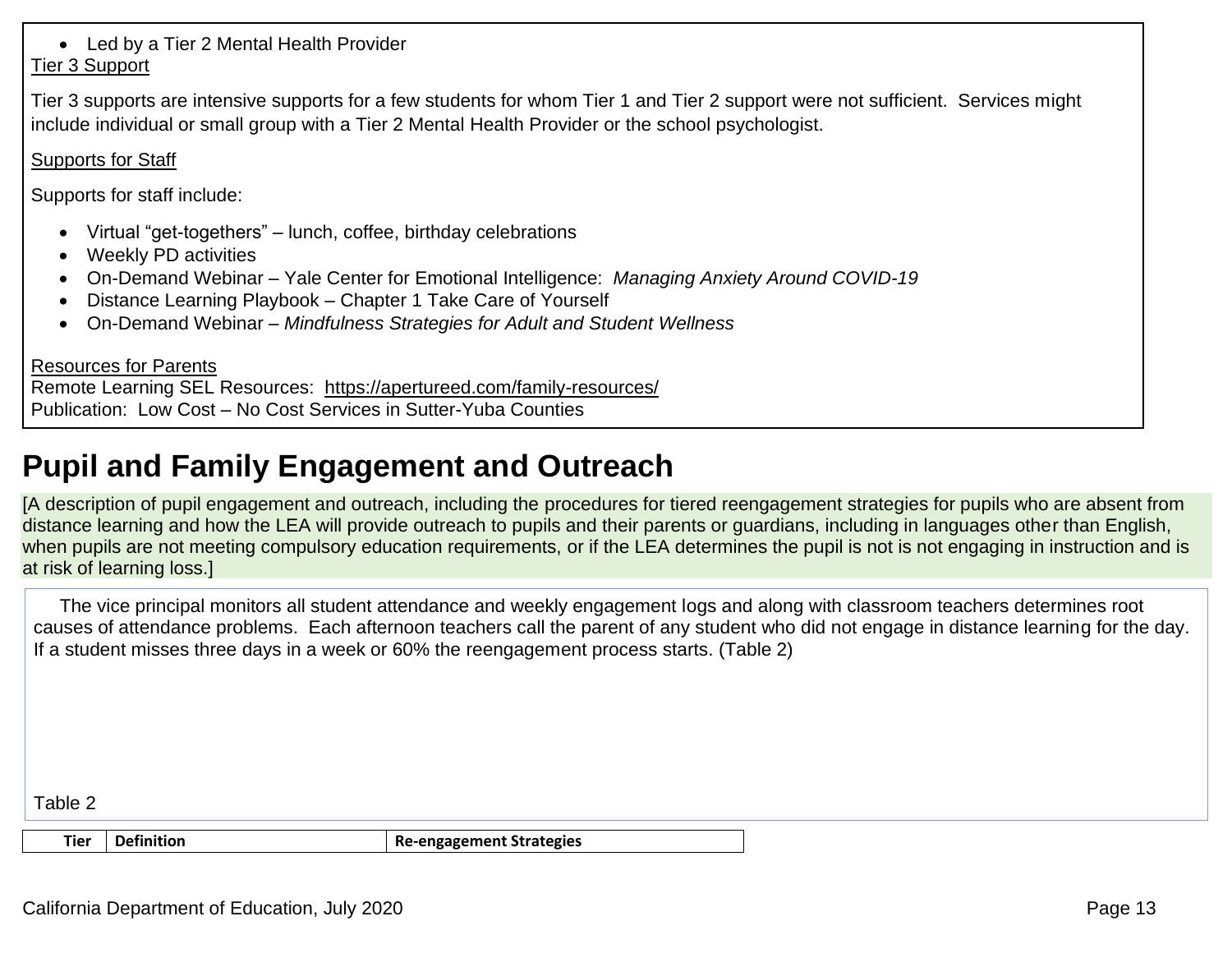| 1             | Students attending school regularly               | Positive relationships, engaging school climate,<br>clear and consistent communication between<br>school and families                                                                    |
|---------------|---------------------------------------------------|------------------------------------------------------------------------------------------------------------------------------------------------------------------------------------------|
| $\mathcal{P}$ | Students attend/engage moderately<br>(60%)        | Phone calls home, informational postcards,<br>training with technology, provide device for<br>distance learning (as needed), referral to outside<br>agencies, attendance letters 1 and 2 |
| 3             | Students attend 40% or less                       | Schedule meeting (SART) to discuss student<br>attendance and/or participation, schedule SST if<br>needed, attendance letter 3                                                            |
| 4             | Unreachable students; no contact of<br>engagement | Home visits, referral to outside agencies, short<br>term independent studies contract, SARB                                                                                              |

# **School Nutrition**

[A description of how the LEA will provide nutritionally adequate meals for all pupils, including those students who are eligible for free or reduced-price meals, when pupils are participating in both in-person instruction and distance learning, as applicable.]

 Ensuring students have access to healthy meals is extremely important whether instruction is in-person or through distance learning. Changes to the food service operation include Health and Hygiene Promotion, Meal Preparation, and Cleaning and Sanitation protocols.

 Promoting healthy hygiene practices apply to all staff and students and include: teaching and reinforcing handwashing and use of a cloth face covering by employees when near other employees or students; having adequate supplies including soap, hand sanitizer, and tissues; posting signs on how to stop the spread of COVID-19.

 In addition to standard food safety procedures followed in the food service department, standard operating procedures for sanitation of school kitchen and cafeteria has been updated; employees have been trained on health and safety protocols, including correct application of disinfectants, and maintaining physical distancing.

 As part of the updated standard operating procedures gloves, masks, disposable aprons, and other supplies are readily available. Only 1 person works in the cafeteria to prepare and serve meals so social distancing is not an issue.

#### Classroom-based Instruction

 In addition to the previously mentioned safety protocols, other changes have been made to the food service program for classroom-based instruction. Mealtimes are staggered to allow for cleaning between meal services and to serve students in smaller groups. Sneeze guards and partitions have been installed at the food line and point of sale location. School lunch items are packaged to allow for easy selection. Students are served on disposable trays with disposable utensils. Food will be delivered outside the classroom and students will be dismissed a few at a time, maintaining social distance, to pick up their meal. Food will not be shared with other students

#### Distance Learning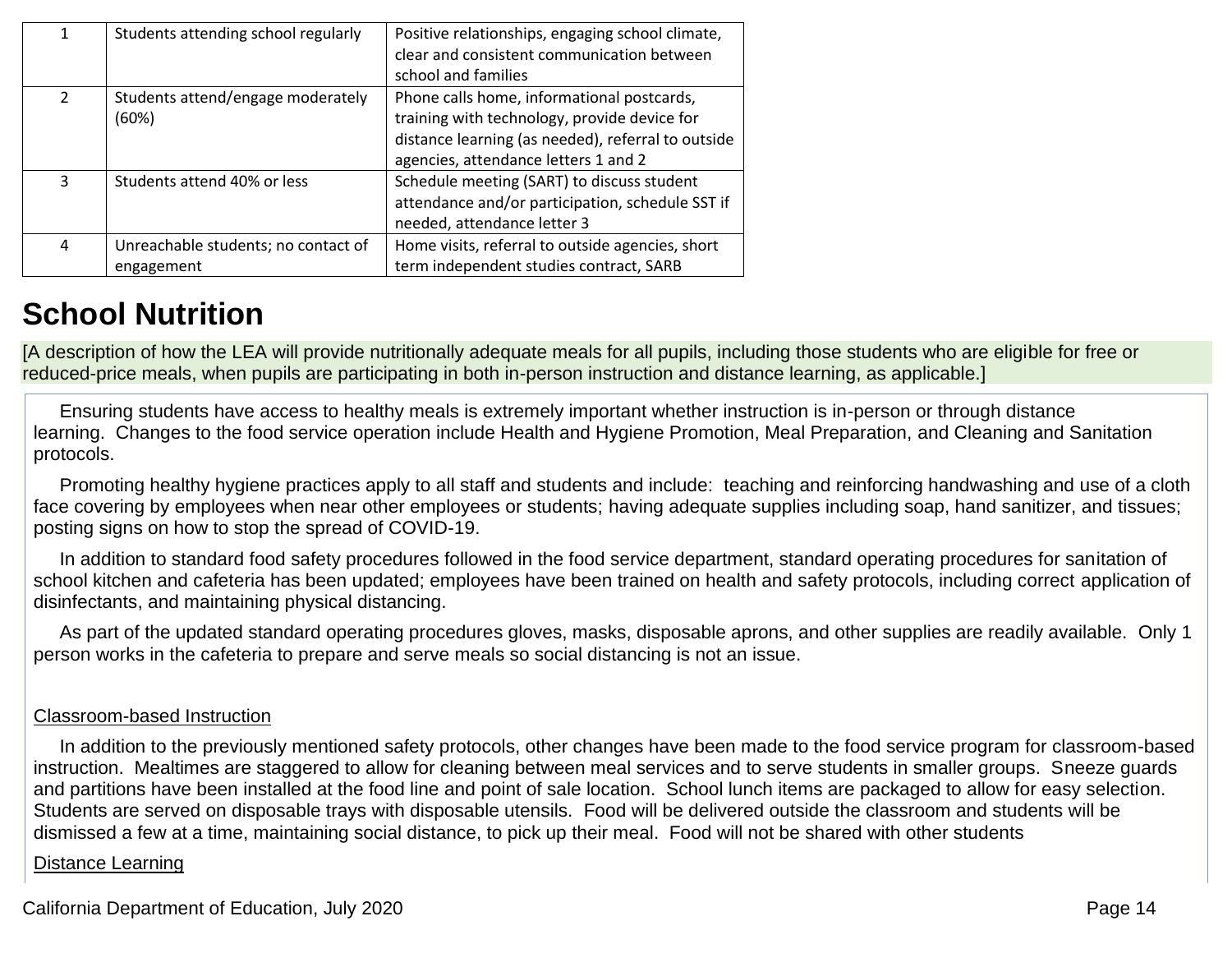Marcum-Illinois operates a "Grab and Go" pickup at the school campus each Wednesday between 1:30-3:30 and deliveries on Wednesday afternoons to district families who are unable get to the school to pick up meals. Staff, trained in food safety procedures, assemble meals that meet all nutritional guidelines and are equipped with gloves and face coverings when handling food. Parents drive through the parking lot and stay in their vehicle while staff members wearing face coverings and gloves hand out five breakfasts and five lunches per child.

Information regarding meal service was sent to parents through email, posted on the school's webpage and on the school's Facebook page and posted on the window of the school office.

## **Additional Actions to Implement the Learning Continuity Plan [additional rows and actions may be added as necessary]**

| Section                                              | <b>Description</b>                                                                                | Total Funds | Contributing |
|------------------------------------------------------|---------------------------------------------------------------------------------------------------|-------------|--------------|
| Mental Health and Social and Emotional<br>Well-Being | Online system to support student and staff social-emotional<br>wellbeing and development (Kelvin) | \$2,500.00  |              |

## **Increased or Improved Services for Foster Youth, English Learners, and Low-Income Students**

| Percentage to Increase or Improve Services   Income students | Increased Apportionment Based on the Enrollment of Foster Youth, English Learners, and Low- |
|--------------------------------------------------------------|---------------------------------------------------------------------------------------------|
| $ 9.38\%$                                                    | \$135,277                                                                                   |

## **Required Descriptions**

[For the actions being provided to an entire school, or across the entire school district or county office of education (COE), an explanation of (1) how the needs of foster youth, English learners, and low-income students were considered first, and (2) how these actions are effective in meeting the needs of these students.]

 Several actions contribute to the increased/improved services for foster youth, English learners, and low-income students and their needs were considered first. Some existed in the previous Local Control and Accountability Plan and will continue and some are unique to school closure/distance learning.

 Actions specifically related to school closure/distance learning include safety when reopening, connectivity, and social-emotional health. MIUSD secured safety equipment such as Plexiglass sneeze guards, hand sanitizer, gloves, face masks, signs for social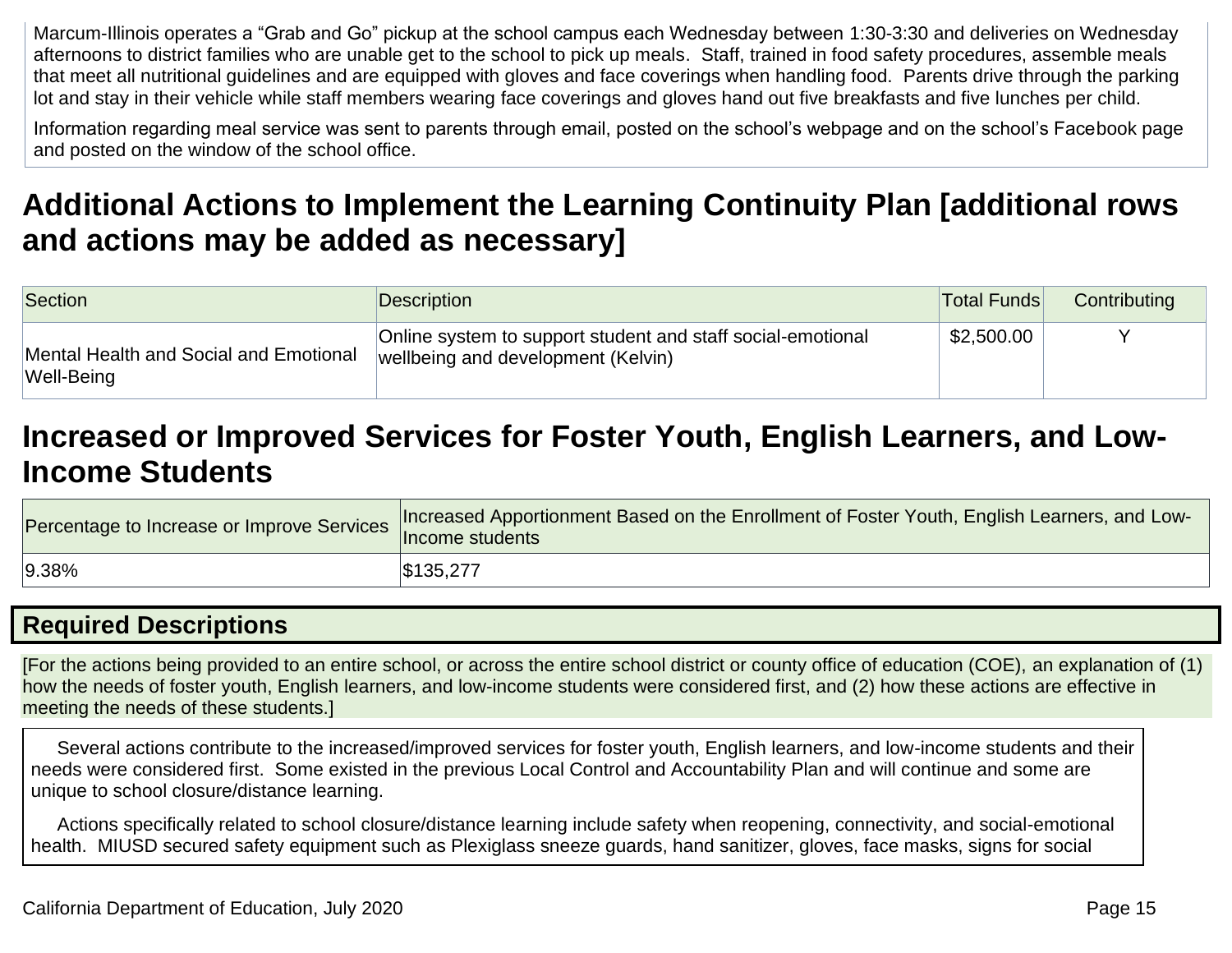distancing, and posters to remind students to socially distance and frequently wash hands. These safeguards ensure we can safely return to classroom-based instruction when it is deemed safe by the California Department of Health. Foster youth, English learners and low-income students may not have the academic support necessary for distance learning and need to return to in-person learning as soon as possible.

 In order to engage all students in distance learning, Marcum-Illinois purchased additional Chromebooks and acquired hotspots for students who lack the bandwidth necessary to learn from home. When returning to classroom-based instruction students will keep the Chromebooks and will use them in both classroom-based and distance learning. This ensures students will not share resources, creating a safer environment of classroom-based instruction. While individual Chromebooks and hotspots benefits all students, it especially benefits Socioeconomically disadvantaged families by providing access to technology that they might not otherwise have, so they can engage in school, even from a distance. This ensures equity for all students.

 The purchase of Kelvin, a social-emotional screener, allows administration to quickly access data including how things are going overall, key insights both positive and otherwise, strengths and biggest opportunities to improve, how different groups are performing, common topics, and comments provided. This program benefits all students but will be felt most by our students with unique needs. By frequently and quickly taking the "Pulse" of students, staff, and parents we are able to take quick action when needs arise. Underrepresented students and families now have a confidential easy way to have their voices heard.

 Actions from the existing LCAP that are being implemented for all students and increase or improve services for unduplicated students in the 2020/21 school year include:

#### **Data Management/Assessment/Intervention**

 A comprehensive data management and assessment system supports instructional planning/delivery, ensures continuous improvement, and identifies students in need of intervention to mitigate learning loss and close the achievement gap. Support staff supports students and provides small group and individual intervention to students, including low-income, English learners, foster youth, and students with disabilities.

#### **Coaching/Professional Development**

 The vice principal acts as professional development coordinator and coach. Her recent work has been focused on coaching teachers as they support the needs of all students with an emphasis on unduplicated students. In addition, the VP engages with teachers in a collaborative review of data, student work, and planning instruction that best meets the need of students who demonstrate learning loss or who have unique needs. This includes English learners, foster youth, students with disabilities, and students experiencing homelessness. This work is aimed at addressing learning loss and accelerating growth for students demonstrating the most need.

[A description of how services for foster youth, English learners, and low-income students are being increased or improved by the percentage required.]

Services and resources were examined to not only maintain the quality of the school program but to find ways in which the